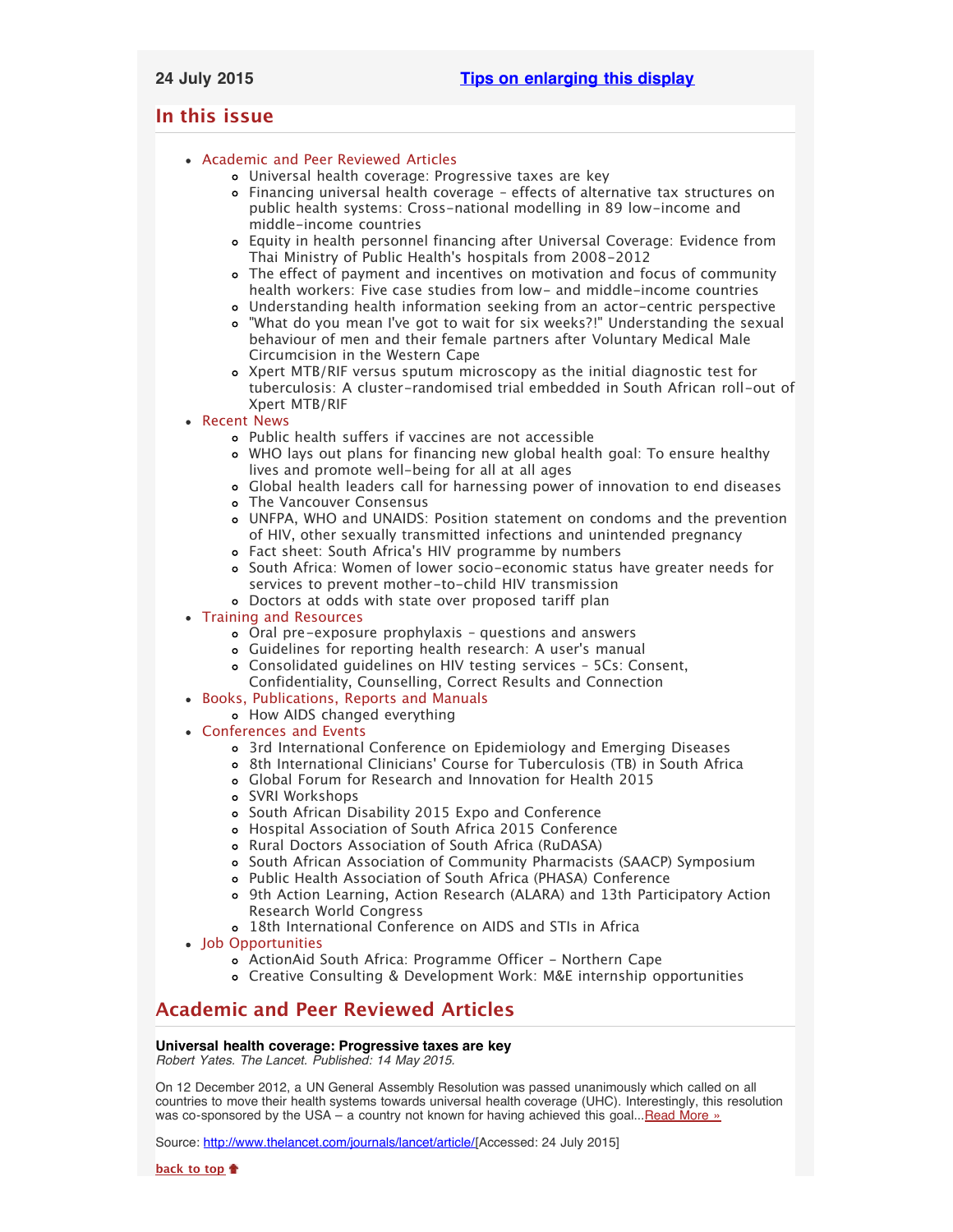## <span id="page-1-0"></span>**Financing universal health coverage – effects of alternative tax structures on public health systems: Cross-national modelling in 89 low-income and middle-income countries**

*Dr Aaron Reeves, Yannis Gourtsoyannis, Sanjay Basu, David McCoy, Prof Martin McKee, Prof David Stuckler. The Lancet. Published: 14 May 2015.*

How to finance progress towards universal health coverage in low-income and middle-income countries is a subject of intense debate. We investigated how alternative tax systems affect the breadth, depth, and height of health system coverage. [Read More »](http://www.thelancet.com/journals/lancet/article/PIIS0140-6736%2815%2960574-8/fulltext?elsca1=etoc&elsca2=email&elsca3=0140-6736_20150718_386_9990_&elsca4=Public%20Health|Infectious%20Diseases|Health%20Policy|Internal%2FFamily%20Medicine|General%20Surgery|Lancet)

Source: [http://www.thelancet.com/journals/lancet/article/\[](http://www.thelancet.com/journals/lancet/article/PIIS0140-6736%2815%2960574-8/fulltext?elsca1=etoc&elsca2=email&elsca3=0140-6736_20150718_386_9990_&elsca4=Public%20Health|Infectious%20Diseases|Health%20Policy|Internal%2FFamily%20Medicine|General%20Surgery|Lancet)Accessed: 24 July 2015]

#### **[back to top](#page-0-2)**

## <span id="page-1-1"></span>**Equity in health personnel financing after Universal Coverage: Evidence from Thai Ministry of Public Health's hospitals from 2008-2012**

*Wilailuk Ruangratanatrai, Somrat Lertmaharit and Piya Hanvoravongchai. Human Resources for Health. Published: 18 July 2015.*

Shortage and maldistribution of the health workforce is a major problem in the Thai health system. The expansion of healthcare access to achieve universal health coverage placed additional demand on the health system especially on the health workers in the public sector who are the major providers of health services... [Read More »](http://www.human-resources-health.com/content/13/1/59)

Source: <http://www.human-resources-health.com/content/13/1/59>[Accessed: 24 July 2015]

## **[back to top](#page-0-2)**

## <span id="page-1-2"></span>**The effect of payment and incentives on motivation and focus of community health workers: Five case studies from low- and middle-income countries**

*Debra Singh, Joel Negin, Michael Otim, Christopher Garimoi Orach and Robert Cumming. Human Resources for Health. Published: 14 July 2015.*

Community health workers (CHWs) have been proposed as a means for bridging gaps in healthcare delivery in rural communities. Recent CHW programmes have been shown to improve child and neonatal health outcomes, and it is increasingly being suggested that paid CHWs become an integral part of health systems... [Read More »](http://www.human-resources-health.com/content/13/1/58/)

Source: [http://www.human-resources-health.com/content/13/1/58/\[](http://www.human-resources-health.com/content/13/1/58/)Accessed: 24 July 2015]

#### **[back to top](#page-0-2)**

## <span id="page-1-3"></span>**Understanding health information seeking from an actor-centric perspective**

*Simon Batchelor, Linda Waldman, Gerry Bloom, Sabrina Rasheed, Nigel Scott, Tanvir Ahmed, Nazib Uz Zaman Khan and Tamanna Sharmin. International Journal of Environmental Research and Public Health. Published: 15 July 2015.*

This paper presents a conceptual approach for discussing health information seeking among poor households in Africa and Asia. This approach is part of a larger research endeavour aimed at understanding how health systems are adapting; with possibilities and constraints emerging. Read More »

Source: [http://www.mdpi.com/1660-4601/12/7/8103/htm\[](http://www.mdpi.com/1660-4601/12/7/8103/htm)Accessed: 24 July 2015]

## **[back to top](#page-0-2)**

<span id="page-1-4"></span>**"What do you mean I've got to wait for six weeks?!" Understanding the sexual behaviour of men and their female partners after Voluntary Medical Male Circumcision in the Western Cape** *Yoesrie Toefy, Donald Skinner, Sarah C. Thomsen. Plos One. Published: 15 July 2015.*

Several studies have shown that voluntary male medical circumcision (VMMC) reduces the incidence of the Type-1 human immunodeficiency virus (HIV) in heterosexual men by up to 60%. However, there is an increased risk of transmission of STIs, including HIV, in the immediate post-operative period after receiving VMMC..[.Read More »](http://journals.plos.org/plosone/article?id=10.1371/journal.pone.0133156)

Source: [http://journals.plos.org/plosone/article?id=10.1371/\[](http://journals.plos.org/plosone/article?id=10.1371/journal.pone.0133156)Accessed: 24 July 2015]

#### **[back to top](#page-0-2)**

## <span id="page-1-5"></span>**Xpert MTB/RIF versus sputum microscopy as the initial diagnostic test for tuberculosis: A cluster-randomised trial embedded in South African roll-out of Xpert MTB/RIF**

*Dr Gavin J Churchyard, Wendy S Stevens, Lerole D Mametja, Kerrigan M McCarthy, Violet Chihota, Mark P Nicol, et al. The Lancet Global Health. Published: August 2015.*

In South Africa, sputum smear microscopy has been replaced with Xpert MTB/RIF as the initial diagnostic test for tuberculosis. In a pragmatic parallel cluster-randomised trial, we evaluated the effect on patient and programme outcomes. Read More »

Source: [http://www.thelancet.com/journals/langlo/article/\[](http://www.thelancet.com/journals/langlo/article/PIIS2214-109X%2815%2900100-X/abstract)Accessed: 24 July 2015]

**[back to top](#page-0-2)**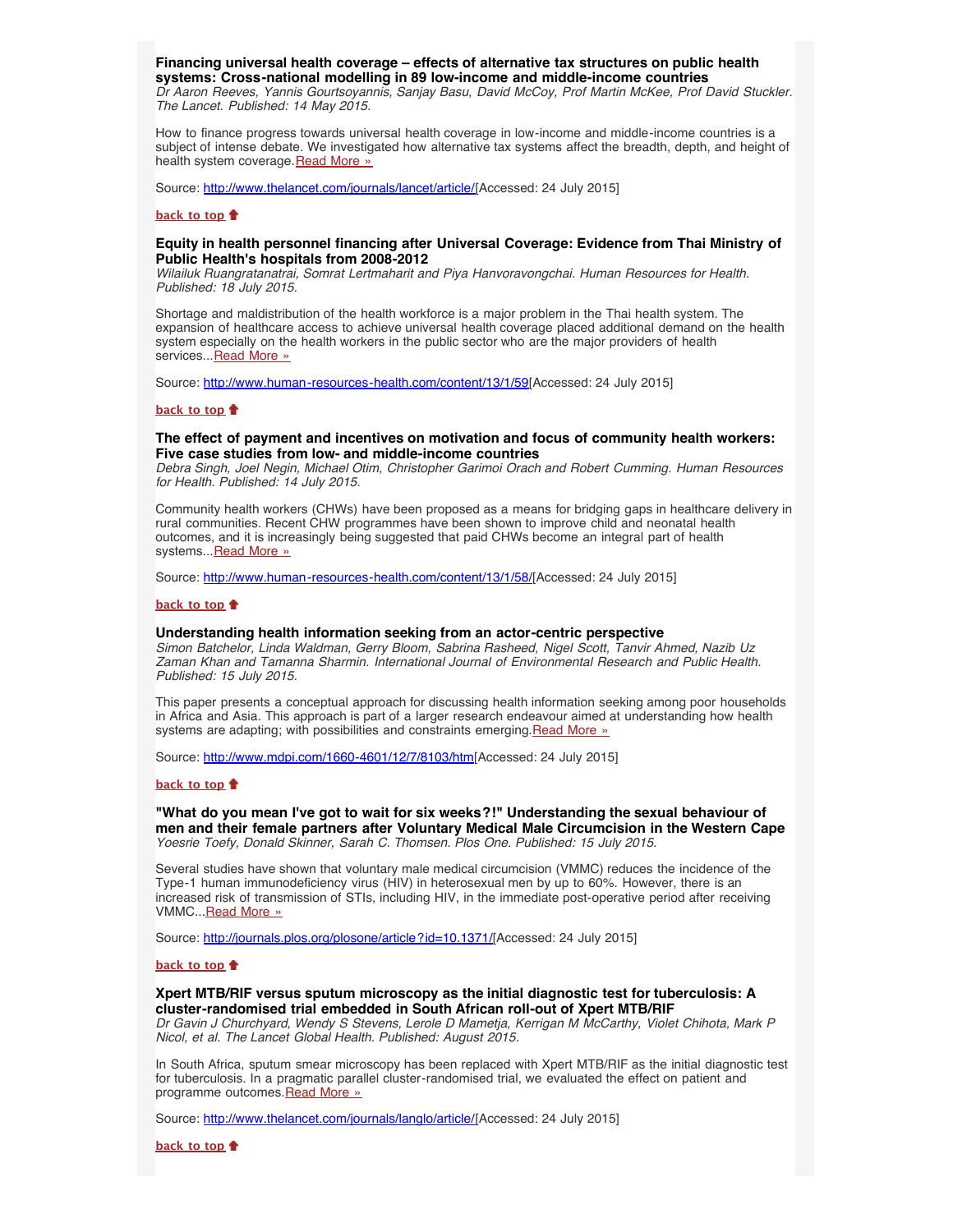# <span id="page-2-0"></span>**Recent News**

# <span id="page-2-1"></span>**Public health suffers if vaccines are not accessible**

*Mail&Guardian. Published: 24 July 2015.*

A Western Cape project is looking to make free vaccines available in private clinics, but the Eastern Cape has stopped the practice...[Read More »](http://www.hst.org.za/news/public-health-suffers-if-vaccines-are-not-accessible)

Source: [http://mg.co.za/article/2015-07-24-public-health-suffers-if-vaccines-are-not-accessible/\[](http://mg.co.za/article/2015-07-24-public-health-suffers-if-vaccines-are-not-accessible/)Accessed: 24 July 2015]

## **[back to top](#page-0-2)**

## <span id="page-2-2"></span>**WHO lays out plans for financing new global health goal: To ensure healthy lives and promote well-being for all at all ages**

*WHO. Published: 10 July 2015.*

WHO is urging countries to move towards universal health coverage and to scale up international investment in catalytic development funding. The call comes as world leaders travel to the Third UN Financing for Development Conference in Addis Ababa... [Read More »](http://www.hst.org.za/news/who-lays-out-plans-financing-new-global-health-goal-ensure-healthy-lives-and-promote-well-being)

Source: [http://www.who.int/mediacentre/news/releases/2015/health-financing/en/\[](http://www.who.int/mediacentre/news/releases/2015/health-financing/en/)Accessed: 24 July 2015]

## **[back to top](#page-0-2)**

### <span id="page-2-3"></span>**Global health leaders call for harnessing power of innovation to end diseases** *UNITAID. Published: 15 July 2015.*

Global health leaders this week discussed how best to harness the power of innovation to launch better and less costly medicines and diagnostic tools that can help end AIDS, tuberculosis and malaria... [Read More »](http://www.hst.org.za/news/global-health-leaders-call-harnessing-power-innovation-end-diseases)

Source: [http://www.unitaid.eu/en/resources/press-centre/statements/\[](http://www.unitaid.eu/en/resources/press-centre/statements/1461-global-health-leaders-call-for-harnessing-power-of-innovation-to-end-diseases)Accessed: 24 July 2015]

## **[back to top](#page-0-2)**

### <span id="page-2-4"></span>**The Vancouver Consensus**

*International AIDS Society. Published: 19 July 2015.*

In 1996 the global HIV community gathered in Vancouver to share evidence that triple-combination antiretroviral treatment held the power to stem the tide of deaths from AIDS. The treatment era had begun. Today, as we gather again in Vancouver, we recognize a new transformative moment in the fight to end AIDS.[Read More »](http://vancouverconsensus.org/)

Source: [http://vancouverconsensus.org/\[](http://vancouverconsensus.org/)Accessed: 24 July 2015]

## **[back to top](#page-0-2)**

# <span id="page-2-5"></span>**UNFPA, WHO and UNAIDS: Position statement on condoms and the prevention of HIV, other sexually transmitted infections and unintended pregnancy**

*UNAIDS. Published: 7 July 2015.*

Condoms are a critical component in a comprehensive and sustainable approach to the prevention of HIV and other sexually transmitted infections (STIs) and are effective for preventing unintended pregnancies.[Read More](http://www.hst.org.za/news/unfpa-who-and-unaids-position-statement-condoms-and-prevention-hiv-other-sexually-transmitted-i) [»](http://www.hst.org.za/news/unfpa-who-and-unaids-position-statement-condoms-and-prevention-hiv-other-sexually-transmitted-i)

Source: [http://www.unaids.org/en/resources/presscentre/featurestories/2015/july/\[](http://www.unaids.org/en/resources/presscentre/featurestories/2015/july/20150702_condoms_prevention)Accessed: 24 July 2015]

#### **[back to top](#page-0-2)**

## <span id="page-2-6"></span>**Fact sheet: South Africa's HIV programme by numbers**

*Health-e News. Published: 16 July 2015.*

A new fact sheet details the achievements of South Africa's HIV programme, which initiated more than 600 000 people on antiretroviral treatment in 2014/15. [Read More »](http://www.hst.org.za/news/fact-sheet-south-africa-s-hiv-programme-numbers)

Source: [http://www.health-e.org.za/2015/07/16/fact-sheet-south-africas-hiv-programme-by-numbers/\[](http://www.health-e.org.za/2015/07/16/fact-sheet-south-africas-hiv-programme-by-numbers/)Accessed: 24 July 2015]

## **[back to top](#page-0-2)**

# <span id="page-2-7"></span>**South Africa: Women of lower socio-economic status have greater needs for services to prevent mother-to-child HIV transmission**

*aidsmap. Published: 15 July 2015.*

Pregnant women of lower socio-economic status are more likely to take up early HIV testing and to have HIVexposed infants, according to findings of a study presented by Nobubelo Ngandu at the 7th South African AIDS conference last month in Durban. [Read More »](http://www.hst.org.za/news/south-africa-women-lower-socio-economic-status-have-greater-needs-services-prevent-mother-child)

Source: [http://www.aidsmap.com/South-Africa-Women-of-lower-socio-economic-status-have-greater-needs](http://www.aidsmap.com/South-Africa-Women-of-lower-socio-economic-status-have-greater-needs-for-services-to-prevent-mother-to-child-HIV-transmission/page/2984500/)[for-services-to-prevent-mother-to-child-HIV-transmission/page/2984500/](http://www.aidsmap.com/South-Africa-Women-of-lower-socio-economic-status-have-greater-needs-for-services-to-prevent-mother-to-child-HIV-transmission/page/2984500/)[Accessed: 24 July 2015]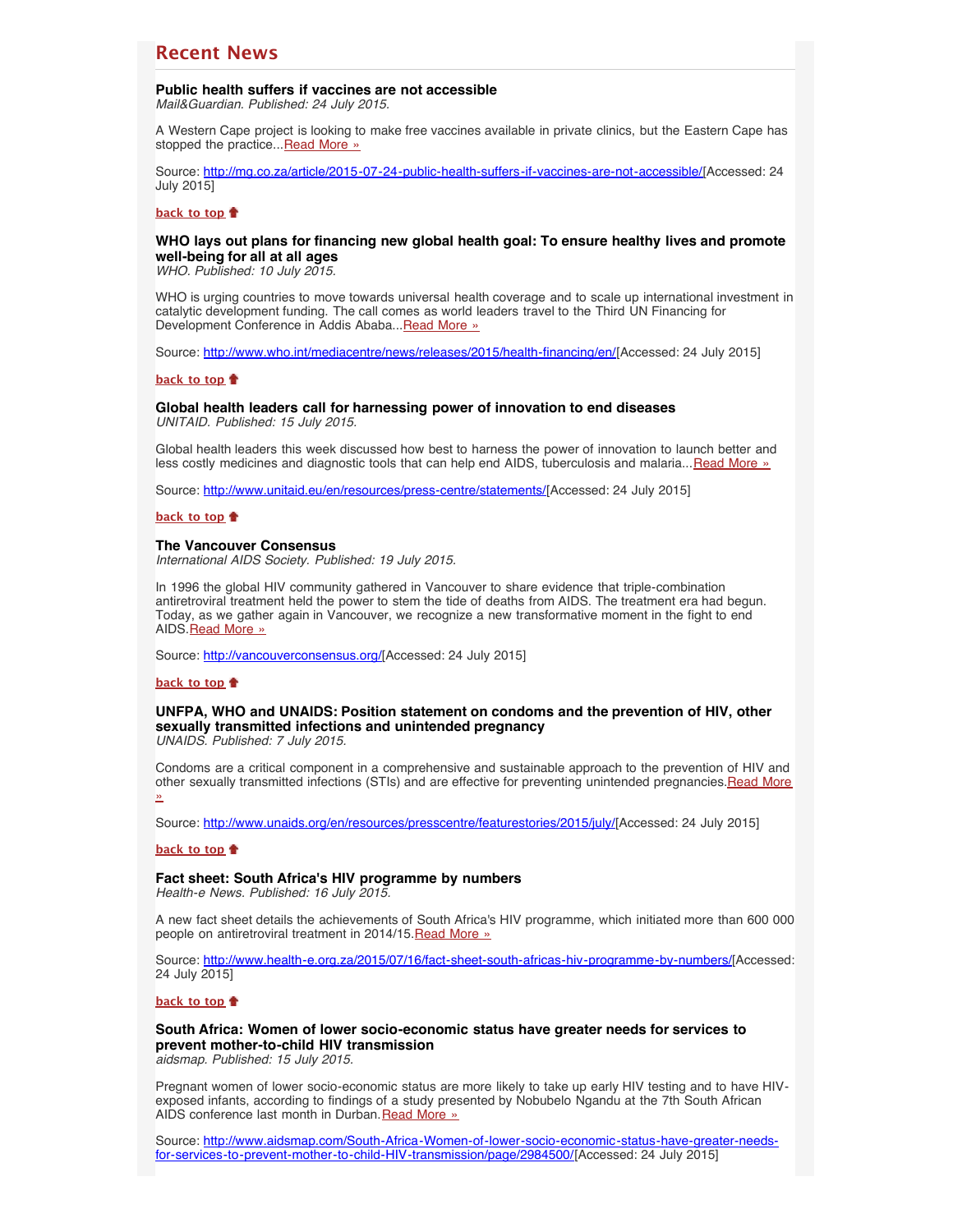## **[back to top](#page-0-2)**

### <span id="page-3-0"></span>**Doctors at odds with state over proposed tariff plan** *BDlive. Published: 21 July 2015.*

The country's biggest doctor association in private practice on Monday took issue with the Health Department's controversial proposal that medical schemes cover only part of their members' bills for prescribed minimum benefits... [Read More »](http://www.bdlive.co.za/business/healthcare/2015/07/21/doctors-at-odds-with-state-over-proposed-tariff-plan)

Source: [http://www.bdlive.co.za/business/healthcare/2015/07/21/doctors-at-odds-with-state-over-proposed](http://www.bdlive.co.za/business/healthcare/2015/07/21/doctors-at-odds-with-state-over-proposed-tariff-plan)[tariff-plan](http://www.bdlive.co.za/business/healthcare/2015/07/21/doctors-at-odds-with-state-over-proposed-tariff-plan)[Accessed: 24 July 2015]

# **[back to top](#page-0-2)**

# <span id="page-3-1"></span>**Training and Resources**

# <span id="page-3-2"></span>**Oral pre-exposure prophylaxis – questions and answers**

*UNAIDS. Published: July 2015.*

UNAIDS welcomes the additional evidence released in February 2015 showing that pre-exposure prophylaxis using oral antiretroviral medication, PrEP, can contribute to preventing people from acquiring HIV. [Click Here»](http://www.unaids.org/sites/default/files/media_asset/UNAIDS_JC2765_en.pdf)

## **[back to top](#page-0-2)**

# <span id="page-3-3"></span>**Guidelines for reporting health research: A user's manual**

*BMJ Books. Published: September 2014.*

"Guidelines for reporting health research" is a practical guide to choosing and correctly applying the appropriate guidelines when reporting health research to ensure clear, transparent, and useful reports. [Click Here»](http://eu.wiley.com/WileyCDA/WileyTitle/productCd-0470670444,descCd-buy.html)

## **[back to top](#page-0-2)**

## <span id="page-3-4"></span>**Consolidated guidelines on HIV testing services – 5Cs: Consent, Confidentiality, Counselling, Correct Results and Connection**

*WHO. Published: July 2015.*

The Guidelines bring together existing guidance relevant to the provision of HIV testing services (HTS) and addresses issues and elements for effective delivery of HTS that are common in a variety of settings, contexts and diverse populations. [Click Here»](http://apps.who.int/iris/bitstream/10665/179870/1/9789241508926_eng.pdf?ua=1&ua=1)

## **[back to top](#page-0-2)**

# <span id="page-3-5"></span>**Books, Publications, Reports and Manuals**

# <span id="page-3-6"></span>**How AIDS changed everything**

*UNAIDS. Published: July 2015.*

A new book on Millenium Development Goal #6 shows growing momentum for ending the AIDS epidemic by 2030.[Click Here»](http://www.unaids.org/sites/default/files/media_asset/MDG6Report_en.pdf)

**[back to top](#page-0-2)**

# <span id="page-3-7"></span>**Conferences and Events**

## <span id="page-3-8"></span>**3rd International Conference on Epidemiology and Emerging Diseases**

*When: 4-6 August 2015 Venue: Valencia, Spain URL: <http://epidemiology.conferenceseries.com/>*

The main motto of this conference is to bring all the renowned epidemiologists, clinicians, public health practitioners, biostatisticians, healthcare policymakers, industry experts, researchers and students under a common roof.

## **[back to top](#page-0-2)**

## <span id="page-3-9"></span>**8th International Clinicians' Course for Tuberculosis (TB) in South Africa**

*When: 13-16 August 2015 Venue: Pretoria, South Africa URL: <http://www.ce.up.ac.za/8th-International-Clinicians-TB-HIV-in-South-Africa>*

The Council for Scientific and Industrial Research (CSIR), in association with the University of Pretoria, is delighted to present the 8th International Clinicians' Course for TB in South Africa. The course includes lectures on TB transmission, drug-resistant TB treatment, GeneXpert, diagnosing TB in children and much more. Targeted at clinicians and health-care practitioners, the cooperative award funding will provide a learning opportunity to 50 doctors and health professionals.

**[back to top](#page-0-2)**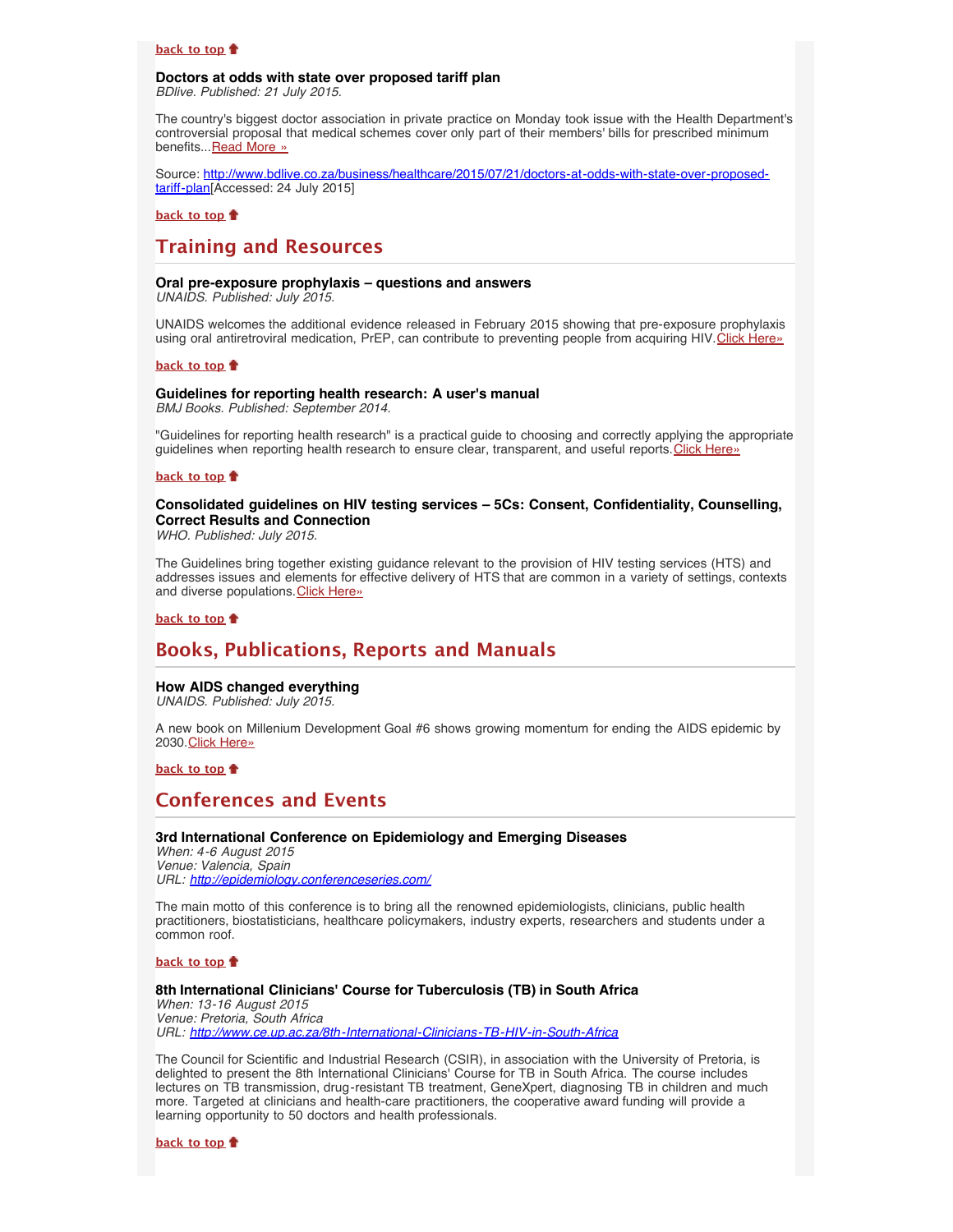<span id="page-4-0"></span>**Global Forum on Research and Innovation for Health 2015** *When: 24-27 August 2015 Venue: Manila, Philippines URL: [http://www.forum2015.org](http://www.forum2015.org/)*

Forum 2015 is a unique global platform to promote the role of research and innovation in creating better health, enhancing equity and stimulating development. Join other policy-makers, business and non-profit leaders, international organizations, academic and research institutions, social entrepreneurs and key stakeholders, as we work together to shape the global health research agenda locally, regionally and globally.

### **[back to top](#page-0-2)**

### <span id="page-4-1"></span>**SVRI Workshops**

*When: 15-17 September 2015 Venue: Stellenbosch, South Africa URL: <http://www.svri.org/forum2015/index.htm>*

The Sexual Violence Research Initiative is proud to announce the 4th international conference, the SVRI Forum 2015. The Forum brings together researchers, gender activists, funders, policy makers, service providers, practitioners and survivors from around the world and will showcase innovation to end sexual violence, intimate partner violence and child abuse, and strengthen responses to survivors in low- and middleincome countries.

## **[back to top](#page-0-2)**

#### <span id="page-4-2"></span>**South African Disability 2015 Expo and Conference**

*When: 17-19 September 2015 Venue: The Pavilion on the Waterfront, Cape Town, South Africa URL: <http://www.ingadaevents.co.za/current/disability-cape-town>*

It is the only public showcase on the African continent where people with any kind of disability, their caregivers, families and friends can find the manufacturers, distributors, suppliers and service providers that offer everything necessary to improve the quality of life. The event advocates the full equality and participation of persons with disabilities into society and to empower and equip people by making a meaningful contribution to their lives.

## **[back to top](#page-0-2)**

## <span id="page-4-3"></span>**Hospital Association of South Africa 2015 Conference**

*When: 21-23 September 2015 Venue: Cape Town International Convention Centre, Cape Town, South Africa URL: [http://www.conferencehasa.co.za](http://www.conferencehasa.co.za/)*

The Hospital Association of South Africa's (HASA) 2015 annual conference will return to familiar ground, once again taking place at the Cape Town International Convention Centre (CTICC). The 2015 conference theme – "Harmonising Healthcare. Shift. Synchronise. Symphony" – speaks to the need for all healthcare stakeholders to explore practical ways in which to bring harmony to all facets of the sector in order to establish a sustainable quality healthcare system that will be able to better serve the citizens of our nation.

## **[back to top](#page-0-2)**

## <span id="page-4-4"></span>**Rural Doctors Association of South Africa (RuDASA)**

*When: 23-26 September 2015 Venue: Mpumalanga, South Africa URL: <http://www.rudasa.org.za/>*

An annual RuDASA conference has been organised almost every year since 1996, and attracts a range of rural health professionals from all over the country. The conference is a much-anticipated, vibrant forum which combines a mixture of sessions ranging from clinical skills updates for and by a wide range of health professionals to emotive discussions and workshops on issues such as justice and equity.

#### **[back to top](#page-0-2)**

#### <span id="page-4-5"></span>**South African Association of Community Pharmacists (SAACP) Symposium**

*When: 25-26 September 2015 Venue: Birchwood Hotel and Conference Centre, Johannesburg URL: [http://www.saacpsymposium.co.za](http://www.saacpsymposium.co.za/)*

SAACP is the professional body representing the community pharmacy sector of the Pharmaceutical Society of South Arica, and needs to take the lead in marketing the unique role and contribution of community pharmacists in healthcare delivery now and in the future in South Africa. This Symposium is the first stepping stone in influencing policies and legislation governing the professional role of community pharmacists.

#### **[back to top](#page-0-2)**

## <span id="page-4-6"></span>**Public Health Association of South Africa (PHASA) Conference**

*When: 7-9 October 2015 Venue: Southern Sun Elangeni, Durban, South Africa URL: [http://www.phasaconference.org.za](http://www.phasaconference.org.za/)*

The 11th Annual Conference of the Public Health Association of South Africa takes place between 7-9 October